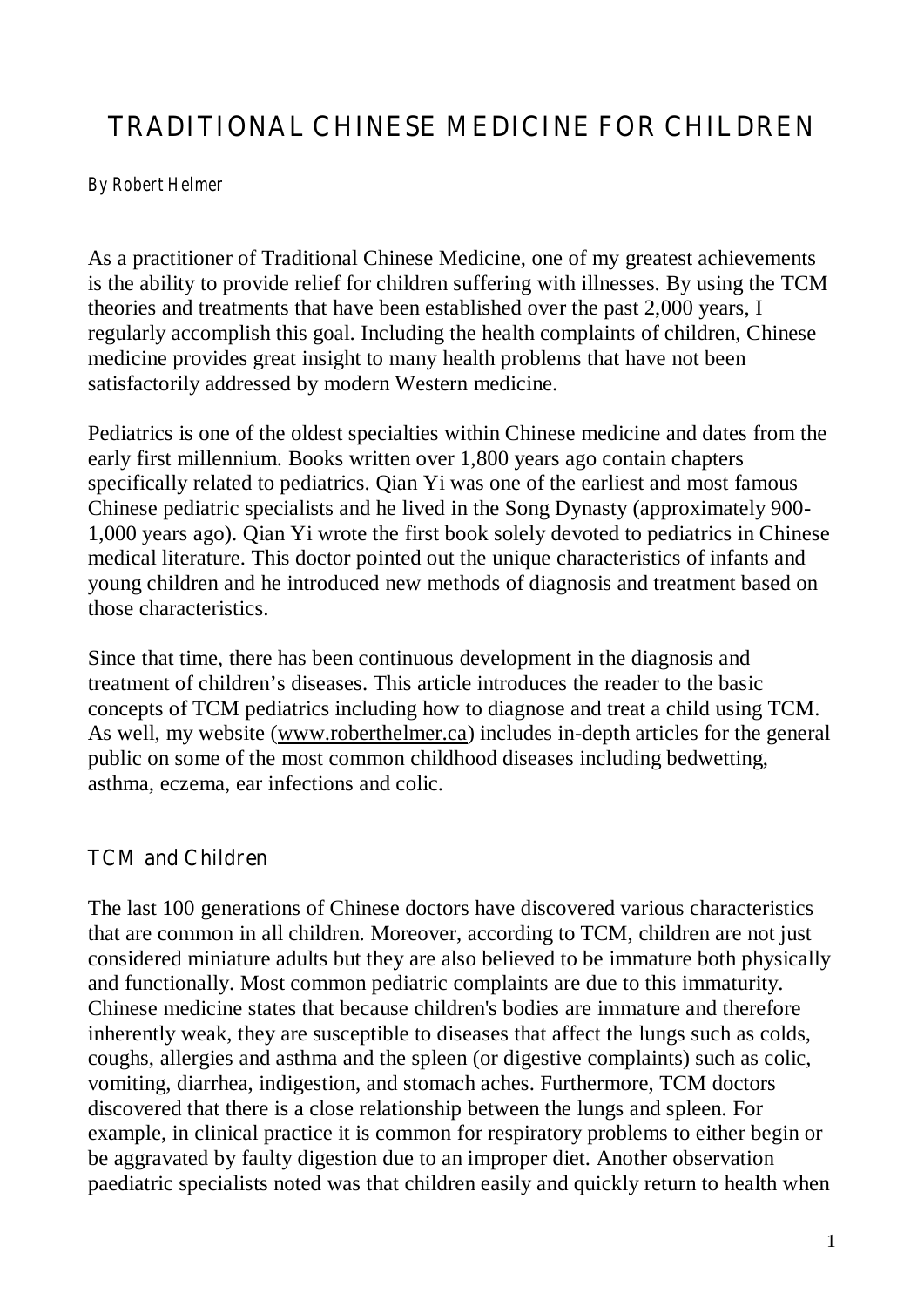the root of their illness is addressed.

## Digestion and Diet – the Key to Most Childhood Health Problems

In TCM, the digestion is comprised of the spleen and stomach. There is a statement of fact in Chinese medicine that the "children's spleen is insufficient." This statement particularly applies to children younger than six years of age because this is the average age a person's digestion matures. The immature digestion combined with an improper diet accounts for the most commonly encountered paediatric complaints including: colic, ear infections, eczema, cough, swollen glands, allergies and asthma. Because children's digestion is weak, they have difficulty effectively separating the food they consume into "clear" (i.e. nutrients) and "turbid" or waste (i.e. urine and stool).

Normally, if the body is functioning efficiently, these separated nutrients are combined with the air we breathe to form qi (energy) and blood in the body. If the digestion is impaired or immature, the individual will not produce as much qi and blood and one implication of this is they will need to sleep more. This is evident in children, especially infants, because they require more sleep than adults. A weak digestion that is due to an inability to separate "clear" and "turbid" may also lead to an accumulation of "turbid" materials in the body. This accumulation takes place due to the immature digestion's inability to excrete waste as efficiently as possible. This "turbid" material may collect in the stomach and intestines and affect their functioning, causing abdominal distension, stomach aches, constipation, diarrhea and/or vomiting. When this "turbid" substance accumulates in the body, it is referred to in TCM as dampness and ultimately phlegm when congealed. If dampness is present in the body, it may manifest as diarrhea, vomiting or skin conditions such as eczema.

Phlegm is therefore a byproduct of a weak digestion. However, once it is produced, it has a tendency to accumulate in the lungs. This is supported by the statement of fact in TCM that says "the lungs are the place where phlegm is stored." According to TCM, symptoms of phlegm in the lungs include a stuffy or runny nose, sneezing, coughing and even asthmatic wheezing.

In summary, most of the commonly encountered pediatric diseases are either:

1. upper respiratory complaints such as cough, common cold, asthma and allergies which are indications of phlegm in the lungs or

2. digestive tract complaints such as colic, diarrhea, stomach aches and vomiting which are caused by a weak digestion.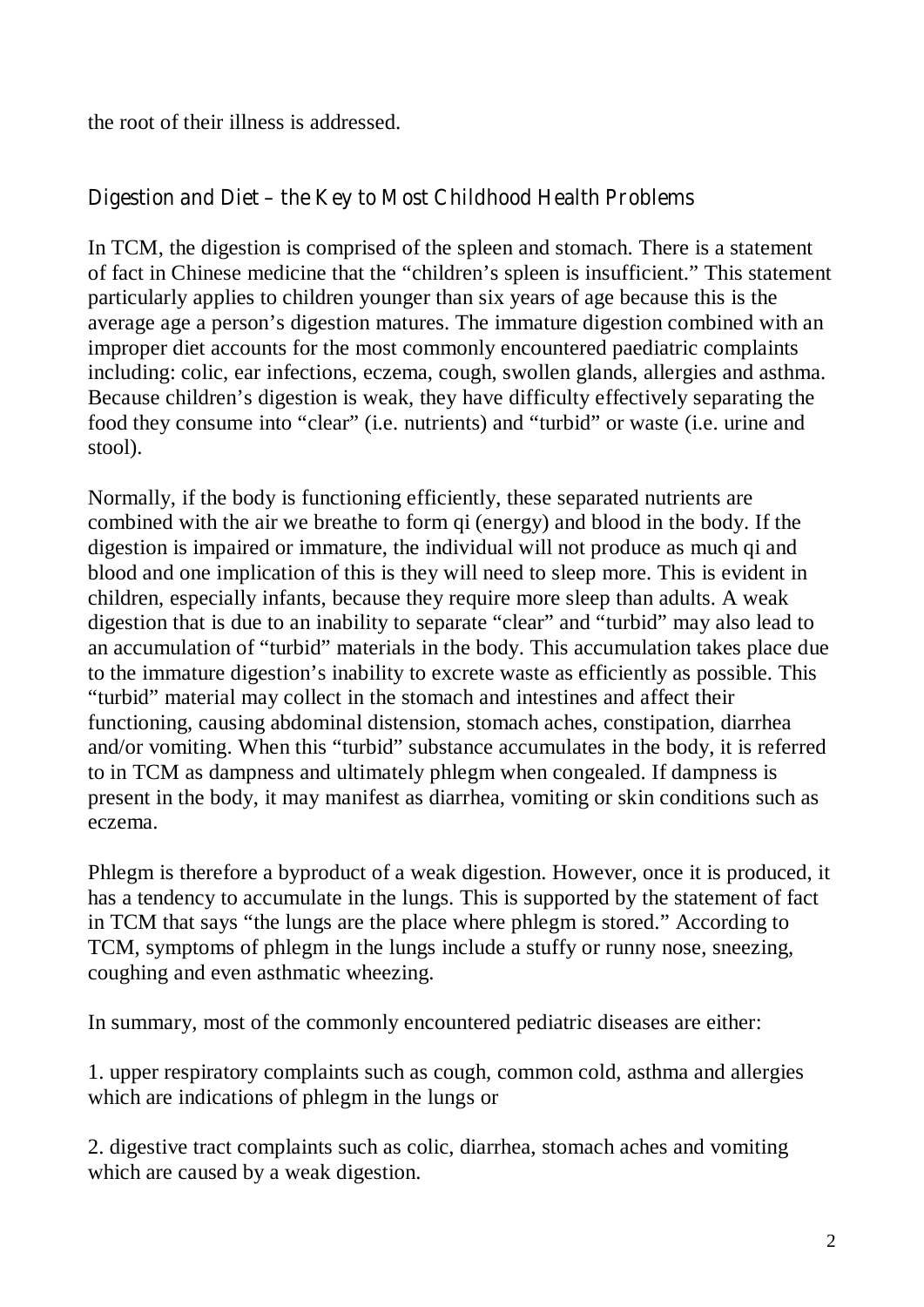Since phlegm is a byproduct of a weak digestion, one can say the root of all the above mentioned health complaints is a child's immature and therefore faulty digestion.

In terms of preventing and treating health problems in infants and children, diet is extremely important (for more information see Dietary Therapy below). Regardless of the treatment chosen, most children's diseases should surround regulating and strengthening the digestion.

## TCM Diagnosis of (Babies and) Children

Upon the child's initial visit, the Chinese practitioner will try to determine the following:

- 1. Whether the child is abnormally hot or cold
- 2. Whether the child's qi is sufficient or deficient
- 3. Whether there is some substance that needs to be eliminated from the body.

A thorough examination by a TCM doctor includes observation, listening/smelling, palpation (i.e. feeling) and questioning (the child and caregiver). Observations include looking at the child's eyes, tongue, skin color and the vein at the base of the index finger (when less than three years old) to determine whether the disease is; hot or cold, replete or vacuous, how far it has progressed and how serious the condition is.

As well, the practitioner will listen to the quality of the child's breathing, voice and speech. Smelling includes asking the parents whether any of the following are abnormal in smell: stool, urine, breath, etc.

The palpation aspect of the examination includes feeling whether the child feels hot or cold, has a firm or distended abdomen and the pulse in a child more than three years of age. Ultimately, the most important aspect is the questioning of the child's past medical history including their main complaints. Some questions are the same as a Western doctor might ask while others are specific to Chinese medicine. Questions include: When did the illness begin? What are the main symptoms? How is your child's appetite, energy, mood, sleep, phlegm? What treatments have you tried and what treatment is your child currently on?

#### Common Treatment Methods for Children

In TCM, there are four primary methods of treating children (and adults): Dietary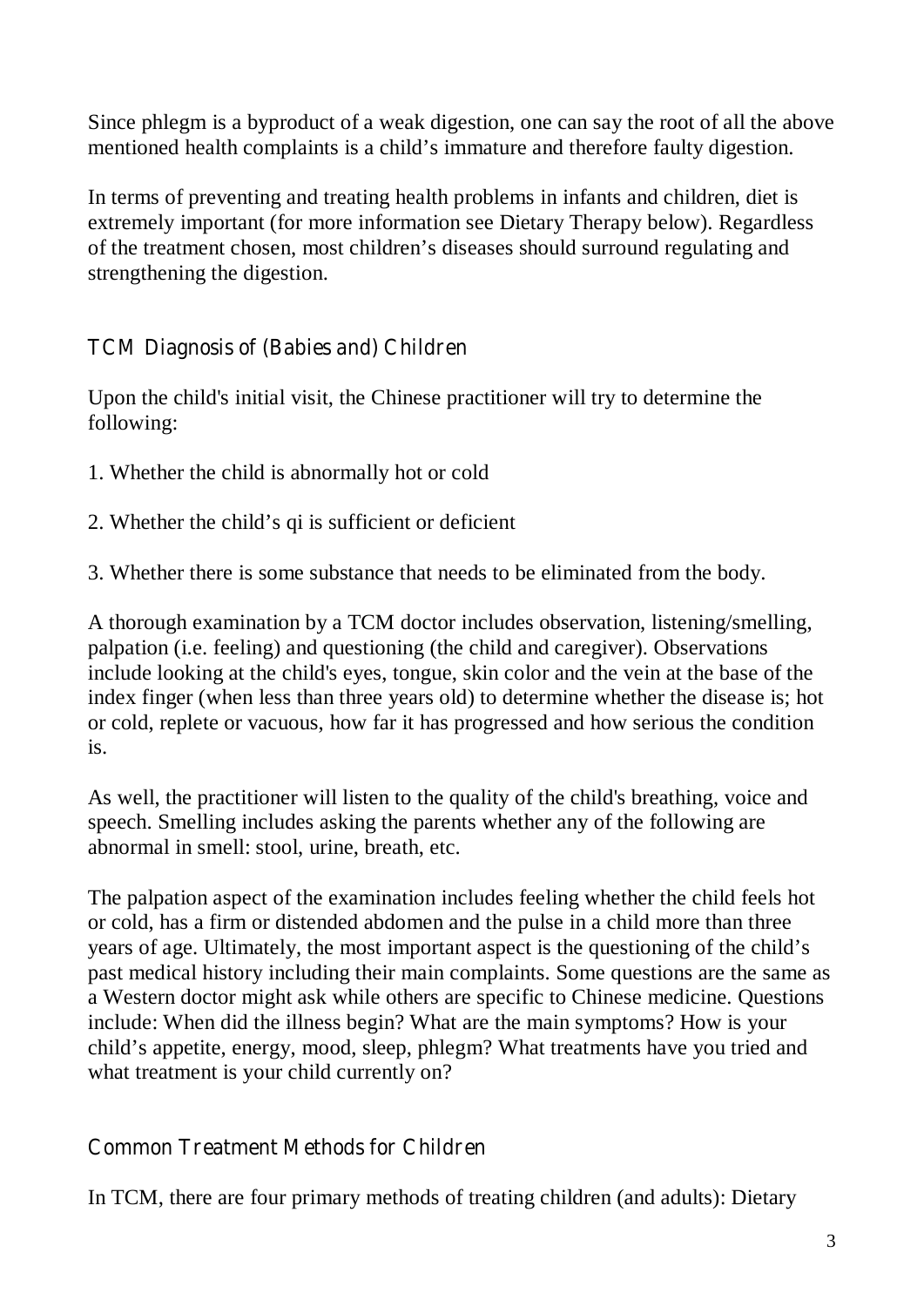Therapy, Chinese Herbal Medicine, Chinese Pediatric Massage and Acupuncture.

## *• Chinese Herbal Medicine*

Chinese Herbal Medicine is one of the most sophisticated herbal medicine systems in the world. Typically, combinations of more than 10 ingredients are used in formulas correlated to an individual's pattern of disharmony. The formulas are crafted together to act synergistically and every ingredient is designed to accomplish a part of the overall process of restoring balance.

Chinese herbs include roots, barks, fruits, berries, twigs, stems, leaves and flowers from the plant kingdom. As well, Chinese herbs may also encompass ingredients from the animal and mineral kingdoms. Chinese herbal medicine is great for both the preventive and remedial treatment of illnesses. There are a number of formulas that have been used by Chinese doctors for 2,000 years to improve the general health of children. Preventive herbal formulas may be used to inhibit chronic or recurrent tonsillitis, ear infections, cough, asthma etc.. The dosage and type of formula is modified as the person's illness changes.

There are a number of ways that Chinese herbal medicine can be dispensed for children. There are pills, powders, tinctures and teas. Any liquid form of Chinese medicine may be conveniently and effectively administered via an eye dropper. When prescribed and dispensed by a qualified practitioner of TCM, Chinese herbal medicine is safe with few or no side effects.

#### *• Dietary Therapy*

Seeing that digestion plays such a pivotal role in the health and well-being of infants and young children, their diet is extremely important in preventing and treating the most commonly encountered children's diseases. The same diet that the average parent in Western society has been led to believe to be healthy for infants and children can be problematic according to TCM. Most pediatric diseases can be either completely eliminated or markedly improved if a child's diet is modified.

Human breast milk is the single best food for babies and is the right consistency and temperature. Breast milk has too many benefits to list in this short article, but is well known to lower the incidence of many diseases including asthma, eczema and allergies to name a few. When children are overfed, their stomachs and spleens are inundated with more food than they can efficiently handle and this may lead to digestive system discomfort, such as colic. Feeding on a schedule and in smaller amounts can significantly decrease colic, earaches, coughs and colds in infants.

Proper introduction of solid foods is an important stage in the child's development and (if done properly) can prevent various diseases from taking place. Limiting sweets and dairy foods is also important for a child's health. According to TCM, sweets damage the spleen (or digestion), while dairy products are too dampening.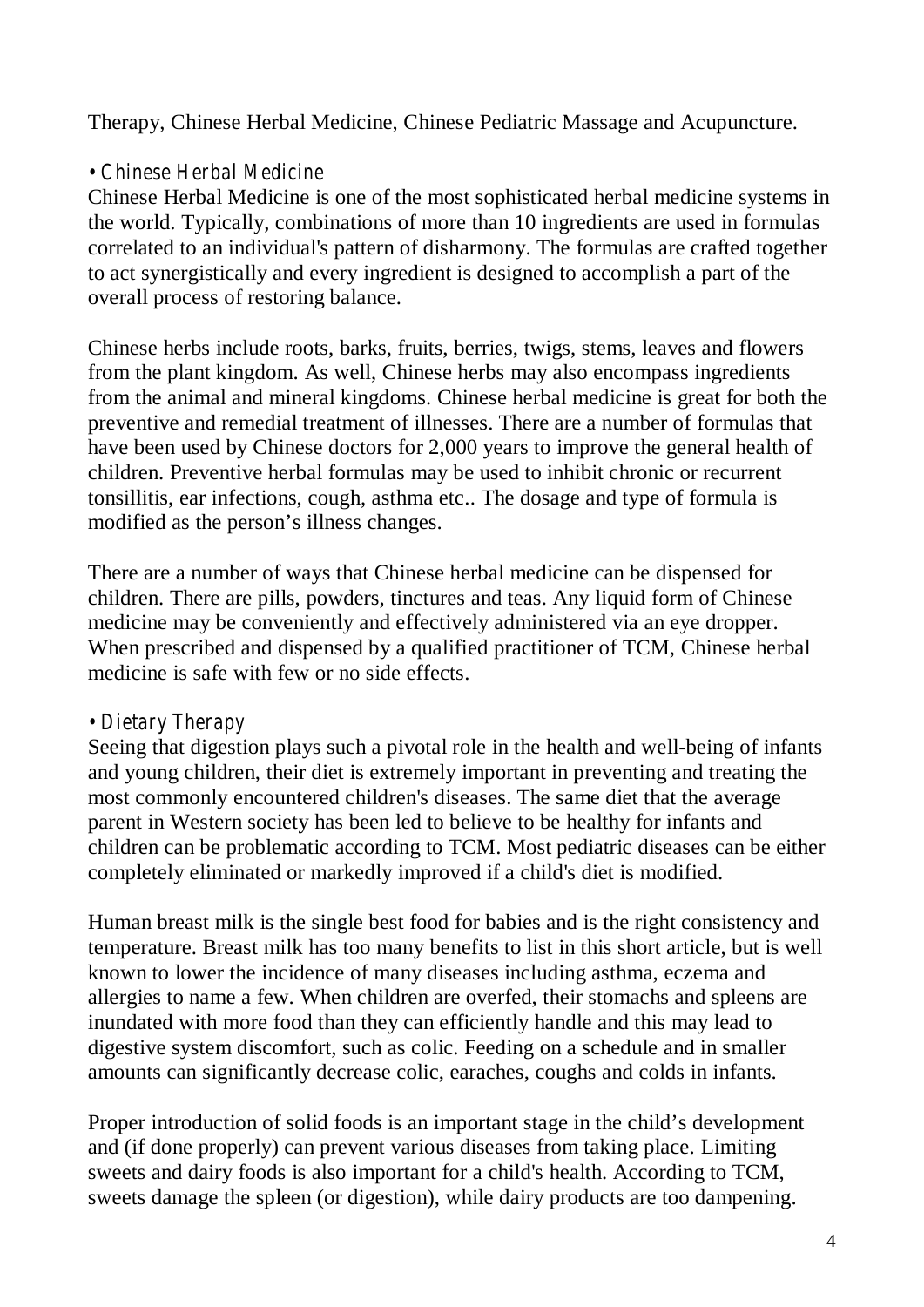Fruit juices contain a lot of sugar and should be decreased or eliminated from the child's diet. In general, the amount of sugar any child eats must be monitored by their parents. No child can eat whatever they wish and still remain entirely healthy. The majority of food a child eats should be cooked because cooked foods are easier for them to digest due to their immature digestion. Children should be fed whole foods with a high percentage of vegetables, fruits, grains and complex carbohydrates and smaller amounts of meats, eggs and dairy products.

## *• Pediatric Massage*

Pediatric massage, or **Tui-na**, can be a highly effective modality for treating commonly encountered pediatric diseases. It is gentle, safe and without side effects. Chinese pediatric massage is specifically designed to prevent and treat pediatric disorders and uses specialized techniques and pressure points that are particularly beneficial for children. Chinese pediatric massage is useful for treating children up to eight years of age. However, the younger the child is, the more effective pediatric massage can be.

There are certain combinations of specific massage techniques for the purpose of rebalancing particular patterns of disharmony within the child. Usually, a Chinese pediatric massage treatment will last 20-30 minutes and most techniques are performed while the child is clothed. The frequency of massage depends on whether the condition is chronic or acute. Pediatric *Tui-na* is soothing and relaxing for the child and does not cause pain or discomfort.

Moreover, there are specific massage techniques that may be used to strengthen the child's immune system. Parents can also learn basic *Tui-na* massage techniques to use with their children at home. Massage is a great way to care for your child and is also an excellent way to bond with them.

## *• Acupuncture*

In general, acupuncture is not often used in the treatment of children especially under six years of age. In TCM, the primary modalities used in pediatrics by the Chinese doctor are herbal medicine and massage. Acupuncture may be used in treating serious or emergency conditions. It is important to understand that the needles used in acupuncture are extremely fine (as fine as a strand of horse hair) and rather painless when compared to the hypodermic needles used in modern medicine.

To lessen any anxiety that may accompany a child's first acupuncture treatment, the acupuncturist may use acupuncture points on the child's back that are out of the child's view. Others stimulate the needle for a moment or two after insertion and then immediately remove it in comparison to adult patients where the needles are left in for 20-30 minutes. Also, fewer needles are used when treating children with acupuncture in comparison to an adult with a similar condition.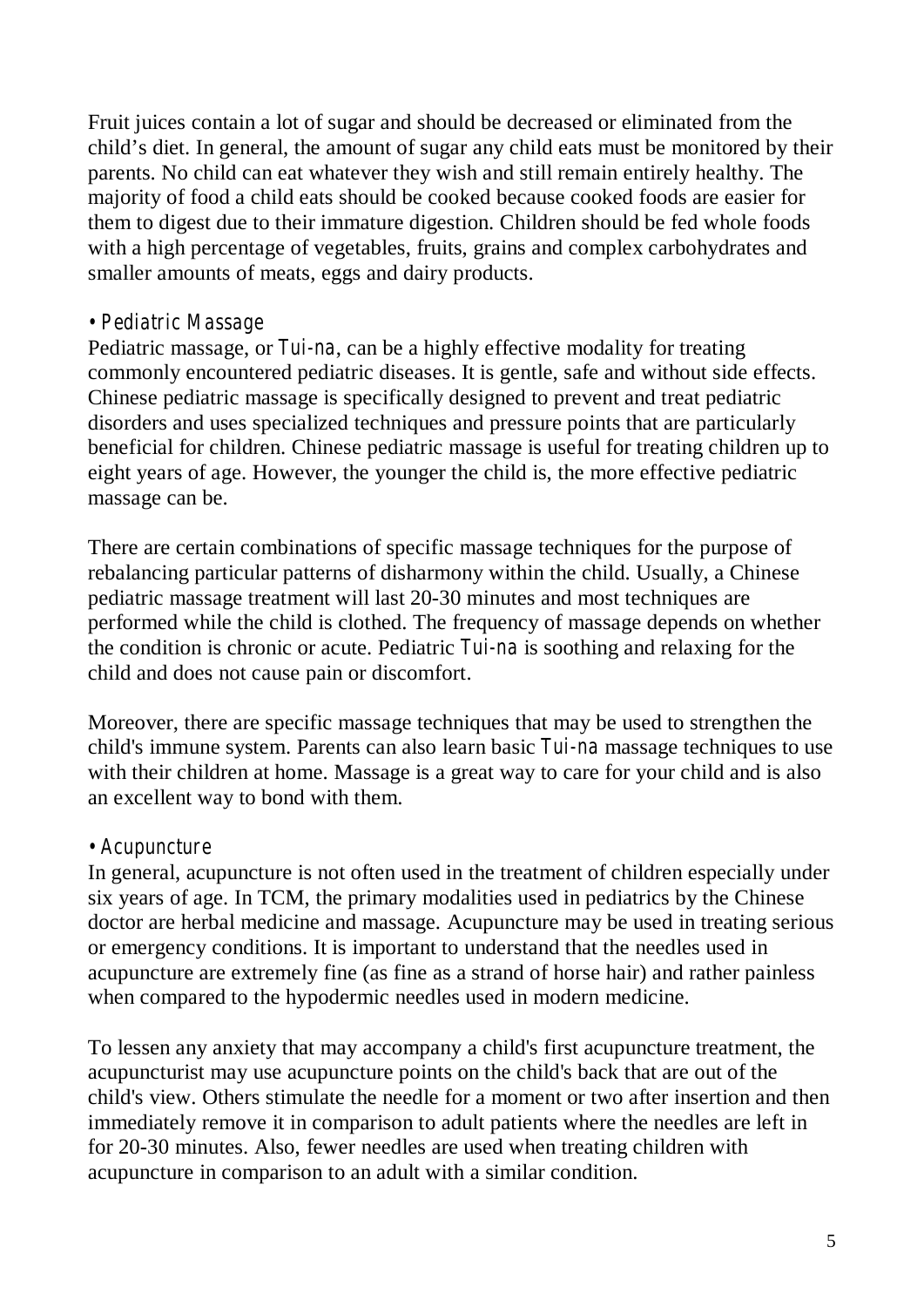#### *• Other Modalities*

In TCM, other modalities that are occasionally used with children include herbal washes, creams, ointments, plasters, eye, ear and nose drops, inhalants, cupping and moxibustion.

Moxibustion is the burning of a dried herb on, over or near various acupuncture points of the body. This form of treatment is mainly used to warm up areas of the body that are too cold or to strengthen specific organs of the body. Moxa is often used to treat vacuous and deficient conditions. The area where moxibustion is used becomes slightly red and warm to the touch but is not painful and does not blister or burn. Children often find this procedure quite relaxing and calming.

Regardless of the form of treatment that is chosen, it is important to remember that children's health can change at a faster rate than adults. In most situations, the amount of treatment needed for a child is not as extensive as what would be required for an adult. However, when treating children, their condition must be looked at with special care and clinical visits should be made at smaller intervals.

Unlike modern medicine, TCM pediatricians believe early treatment is important in all situations. Early treatment reduces the length of treatment needed and prevents any further complications. Other recommendations to prevent illness in TCM include making sure your child receives adequate rest, exercise and fresh air. Ultimately, no child can flourish and be truly healthy in body and mind without a great amount of love and support. Appropriate boundaries also need to be clear and consistent in order for a child to be well-balanced and well-adjusted.

#### *• Antibiotics*

Antibiotics are a very valuable component of modern medicine when used correctly and in moderation. The problem is that antibiotics are regularly over-prescribed and erroneously prescribed for conditions they do not treat. Antibiotics should be used if there is a truly serious and potentially life threatening situation. The problem can be found in that although antibiotics kill disease producing bacteria, they also kill off the good bacteria in the body upon which our health is founded.

According to TCM, antibiotics are "very cold" in nature and easily harm the digestion. Since antibiotics harm the digestion and a child's digestion is already immature, they can aggravate and cause many diseases. Signs of antibiotics harming the digestion include loose stool, gas, diarrhea and abdominal distension. According to TCM, the spleen (i.e. digestion) is associated with the production of energy in the body, and if it becomes weak, it may lead to fatigue, cold hands and feet, reduced appetite, pale or sallow complexion, weak immunity and increased dampness and phlegm. Therefore, wrong or overuse of antibiotics may lead to a damaged spleen with repeated susceptibility to diseases such as ear infections, tonsillitis, various allergies and an abnormal production of phlegm and mucus (i.e. colds, coughs and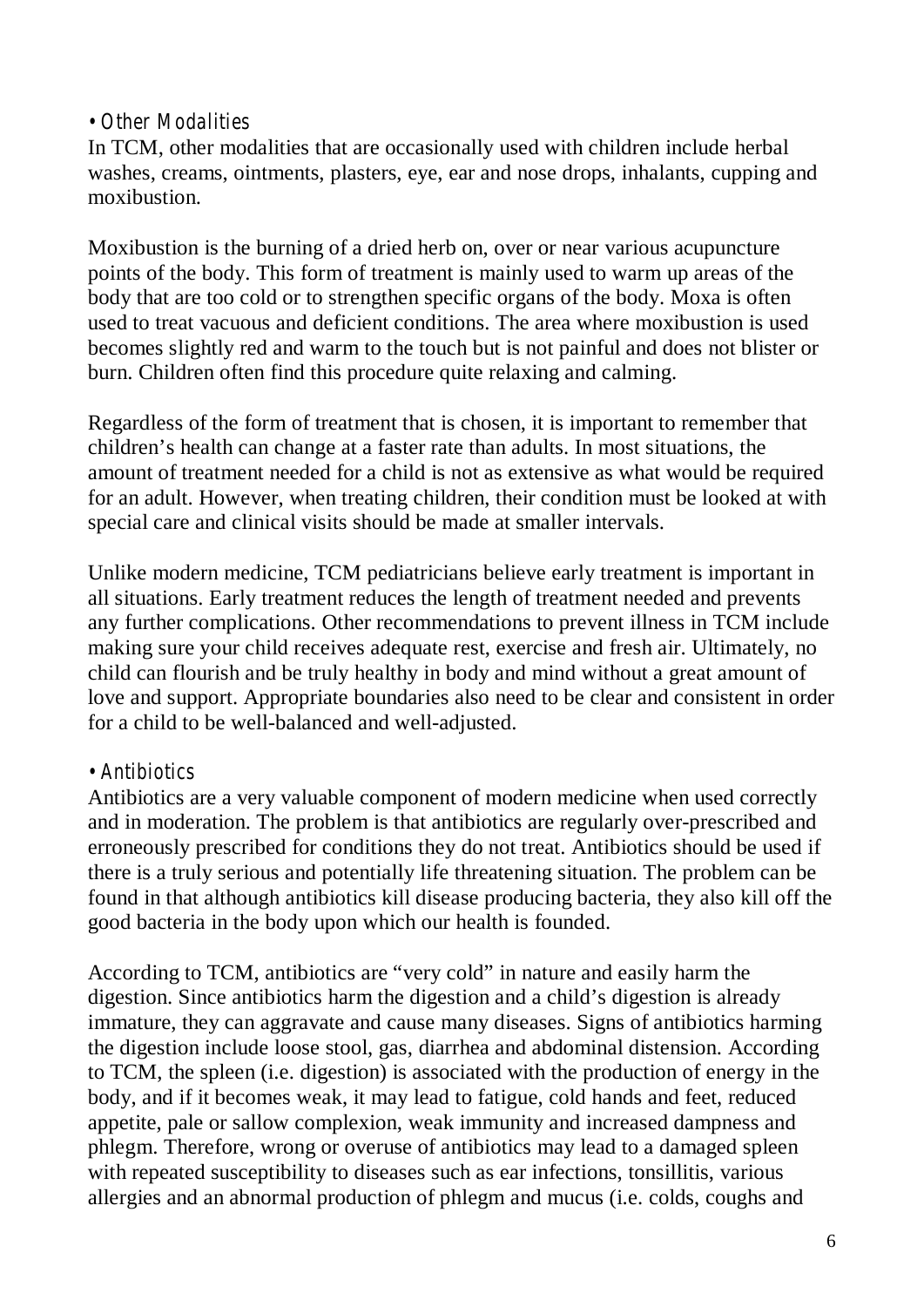asthma).

If an individual has a strong digestion, they sometimes can be treated with antibiotics and return to a normal level of health without side effects or lingering repercussions. Those with a weak digestion such as young children or those who have used antibiotics repeatedly have weakened their spleen further thus infections reoccur. Ultimately, more antibiotics are given to treat the reoccurring infections and the cycle continues to repeat itself. Research demonstrates that viral infections are more common in children than bacterial infections (that antibiotics treat) and TCM's ability to treat viral infections indicates another reason why TCM should be used in children's health instead of antibiotics.

Antibiotics should only be used when truly necessary and if there is an infection or other health problem, one should first try a milder, less drastic method of treatment, like Chinese medicine. If these treatments do not work (which they usually do), the child's condition is serious or there is the likelihood (not just the outside chance) of serious long-term damage, then yes, that is the time that antibiotics are truly and correctly warranted.

## Ten Children's Health Problems that TCM Can Treat Effectively:

- 1. Asthma
- 2. Cough
- 3. Eczema and other skin problems
- 4. Bedwetting
- 5. Hyperactivity (i.e. ADHD, ADD, etc.)
- 6. Digestion problems (i.e. colic, constipation, diarrhea etc.)
- 7. Allergies
- 8. Ear infections
- 9. Common cold
- 10. Strep throat and Tonsillitis

The various modalities (herbal medicine, acupuncture, Chinese massage and dietary therapy) of TCM have been providing children with solutions to their health problems for more than 2,000 years. This form of Asian medicine, is the oldest and second largest medical system in the world today and is used by one quarter of the entire world's population. Unlike modern medicine, this time-tested professional medicine treats and assesses each person as an individual (not based entirely on a disease or symptom). Traditional Chinese Medicine is a noninvasive healing modality that facilitates the body's natural ability to heal itself by restoring harmony and balance to the entire individual.

With regards to children's health, Chinese medicine provides great insight into many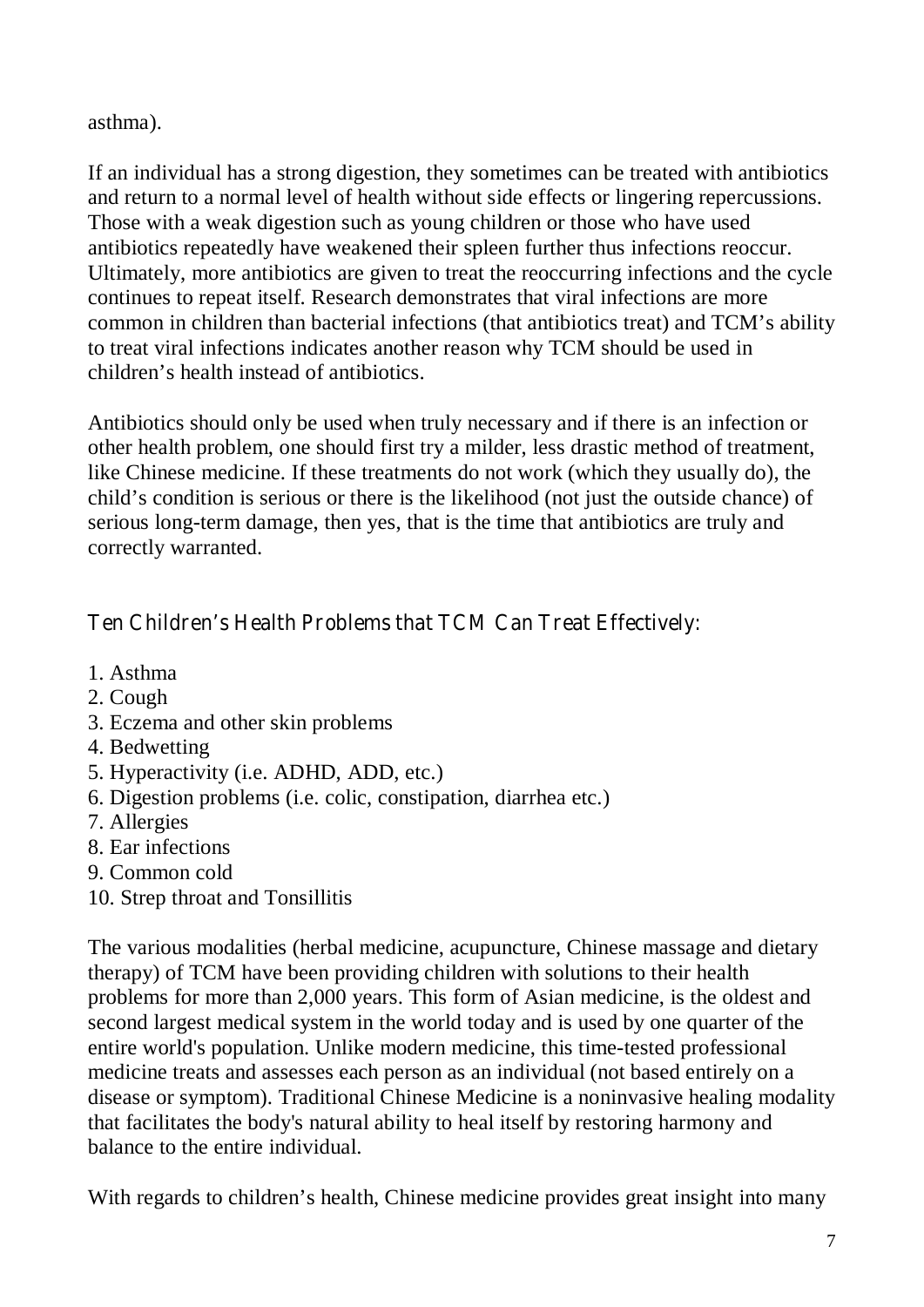health problems not addressed completely or satisfactorily by modern Western medicine. Pediatrics is one of the oldest specialties within Chinese medicine and dates from the early first millennium. Since that time, there has been continuous development in the diagnosis and treatment of children's diseases. This article has introduced the reader to the basic concepts of TCM paediatrics. For further information, tplease refer to my website which includes in-depth articles on some of the most common childhood diseases including bedwetting, asthma, eczema, ear infections and colic.

TCM (more often than not) is superior to modern medicine in the treatment of chronic diseases. The diseases discussed in these articles are good examples of where Chinese medicine can offer substantial clinical benefits to patients who have been unresponsive to other forms of treatment. The TCM treatment of these diseases have less side effects and unlike modern medicine, are curative not palliative, as they aim to eliminate the pathology of the disease instead of controlling or suppressing the symptoms. In most chronic diseases, Western medicine at best can only temporarily alleviate the symptoms of these diseases using various medications. However, in addition to the lack of effectiveness of these treatments, there are also possible side effects of repeated or long-term use of these medications.

Any long-term treatment of disease has to have properties that will make the user want to continue using it. That means it must be:

- Effective and provide relief of symptoms
- Safe, with few unwanted side effects
- Easy to use

When prescribed appropriately, TCM accomplishes the above criteria. From my experience, the compliance of taking the Chinese herbal medicine in children depends on the method of administration and the encouragement of the parents for their child to continue taking their medicine.

The information included in this article and on the website is very empowering for parents of children who are unwell because it provides them with the hope that there is a solution to their child's illness, thus, no need for their child to suffer any longer. Compared to modern medicine, TCM is user friendly, gentle and free from sideeffects, therefore, making it an excellent choice for keeping children healthy. In addition, the child will be able to avoid many of the downfalls of modern medicine and prevent future illness through the use of this time-honoured tradition.